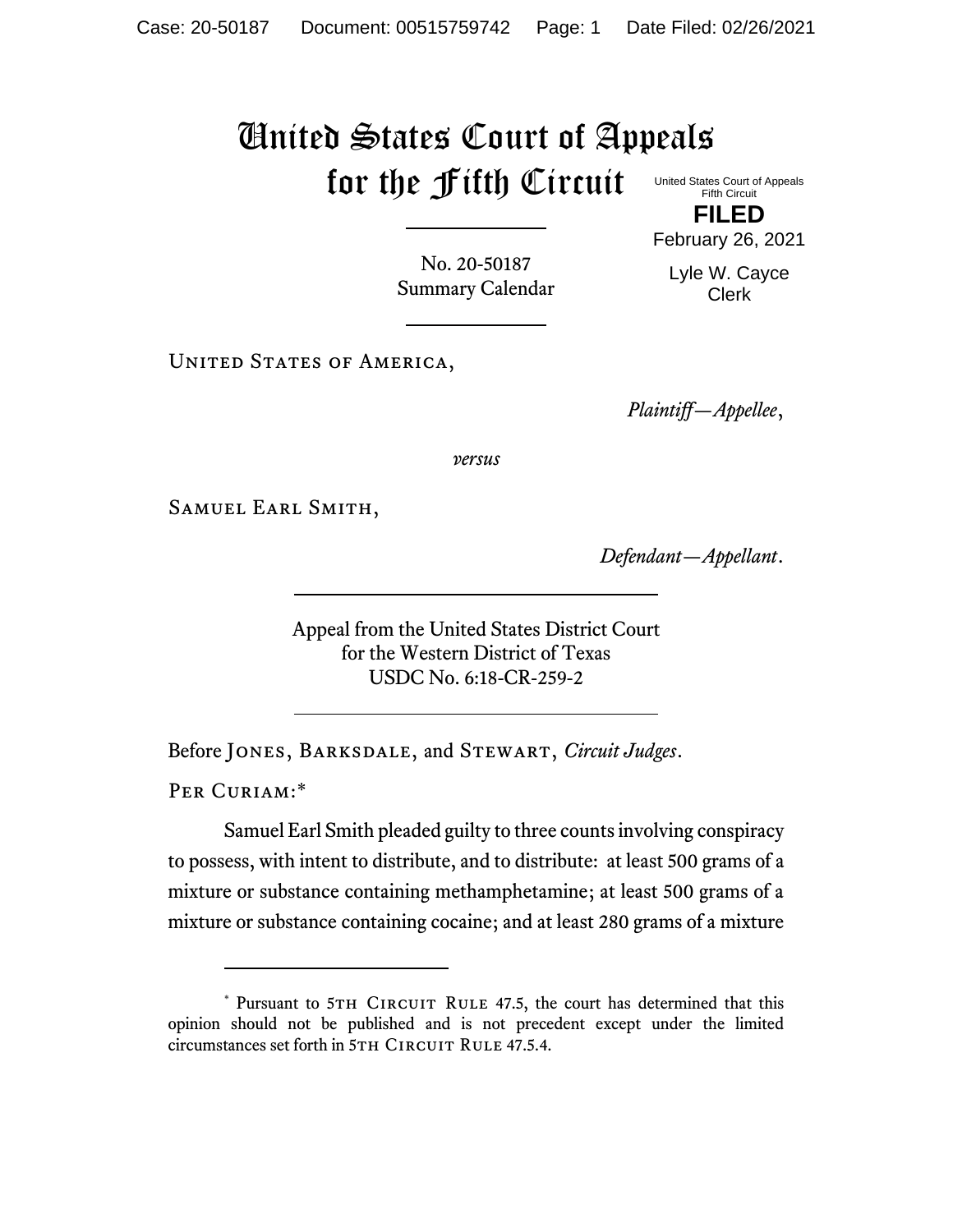## No. 20-50187

or substance containing crack cocaine, in violation of 21 U.S.C. §§ 846, 841(a)(1) and (b)(1). He was sentenced to, *inter alia*, concurrent terms of 300-months' imprisonment on each count.

Smith challenges the court's calculation of his Sentencing Guidelines range, asserting the court erred by: imposing a four-level "organizer or leader" enhancement; and finding the methamphetamine attributed to him qualified as "Ice". *See* U.S.S.G. § 2D1.1(c), Note (C) (defining "Ice" as "a mixture or substance containing d-methamphetamine hydrochloride of at least 80% purity").

As Smith concedes, he did not raise these issues in district court. Because they were not preserved, review is only for plain error. *E.g.*, *United States v. Broussard*, 669 F.3d 537, 546 (5th Cir. 2012). Under that standard, Smith must show a forfeited plain error (clear or obvious error, rather than one subject to reasonable dispute) that affected his substantial rights. *Puckett v. United States*, 556 U.S. 129, 135 (2009). If he makes that showing, we have discretion to correct the reversible plain error, but generally should do so only if it "seriously affect[s] the fairness, integrity or public reputation of judicial proceedings". *Id*. The court did not commit the requisite clear or obvious error for either issue.

First addressed is the four-level enhancement for Smith's being an organizer or leader of a criminal activity involving five or more participants. *See* U.S.S.G. § 3B1.1(a). The presentence investigation report (PSR) details intercepted telephone calls in which Smith either received complaints or solicited feedback about the quality of the cocaine he provided. Smith asserts these facts do not support the court's enhancement because he merely received the complaints without taking any action. Neither party has cited controlling authority from our court addressing whether the receipt of complaints about the quality of the drugs provided supports an "organizer or